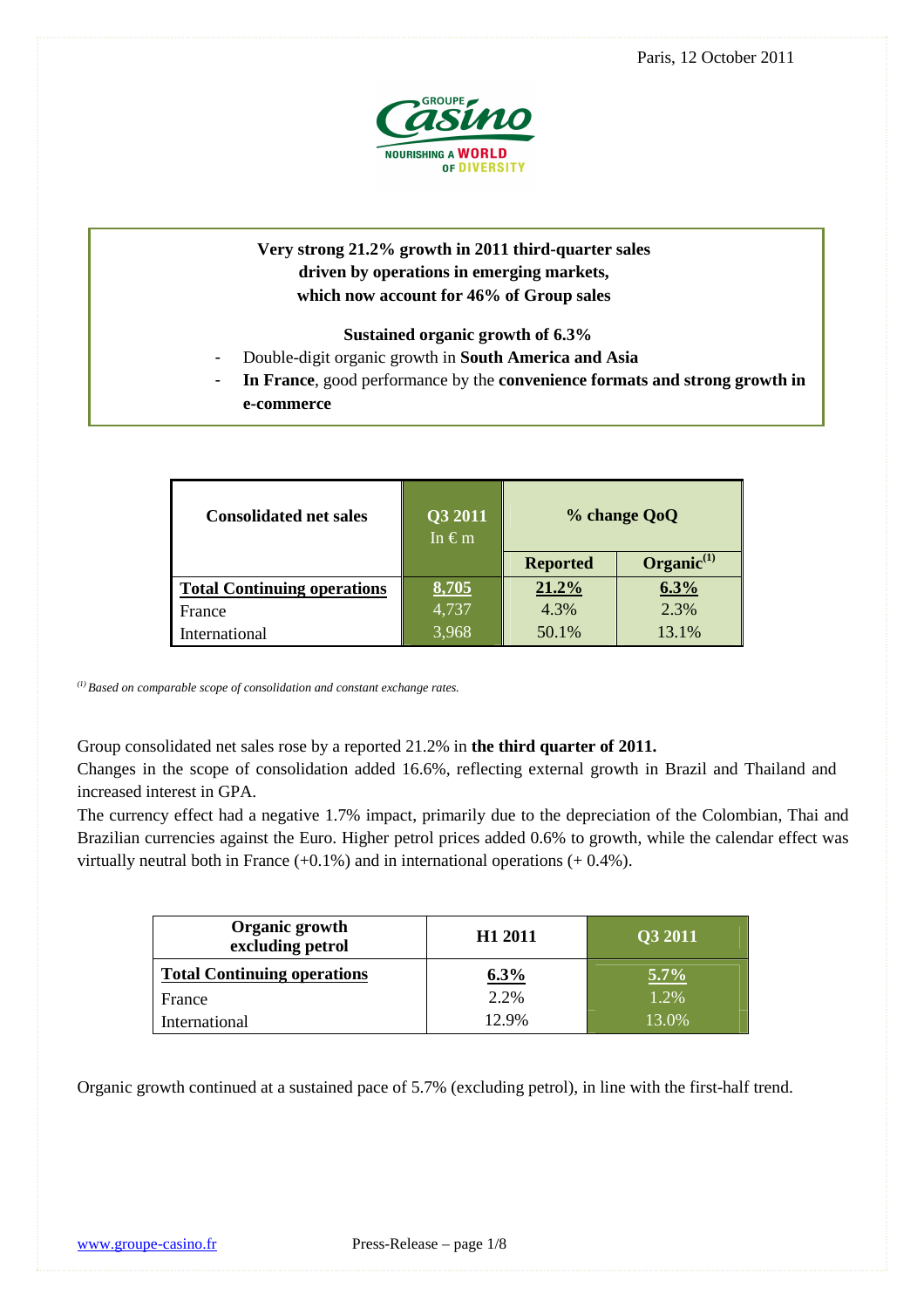# **Sales growth (+4.3%) in France**

In France, sales were up 4.3% in Q3 2011 on a reported basis and 2.3% on an organic basis of which 1.2% excluding petrol. Casino Group food market share was stable, and non-food sales (Géant + Cdiscount) were up  $+1.5\%$ .

- All the convenience formats saw an increase in organic sales excluding petrol (Monoprix +2%, Casino Supermarkets +1%, Franprix +0.9%, stable superettes) in a sign of their attractiveness to shoppers.
- Leader Price's organic sales were up 3.7%, led by a 0.7% growth in same-store sales and a rising contribution from expansion.
- Géant continued to turn in a satisfactory performance in food (stable same-store sales), while market share held steady.
- Cdiscount's organic sales again surged by 15.4%, after rising 14% in the first half. The company is confirming its strong momentum which enables to strengthen its leadership in non-food e-commerce in France.
- The very good Cdiscount's performance enables the Group to grow cumulative non-food sales (Géant + Cdiscount) by 1.5%.

# **Strong organic growth (+13.1%) and buoyant operations in emerging markets**

International operations continued to enjoy very high organic growth (13.1%), reflecting the powerful momentum of the Group's banners in its four key countries (Brazil, Colombia, Thailand and Vietnam).

- Organic growth in South America was a very robust 13.6%, lifted by a sustained increase in same-store sales and assertive expansion by GPA in Brazil and Exito in Colombia.
- An acceleration in sales growth was confirmed in Asia, with organic sales up 15.3% (versus +10.9% in H1) on the back of a very good same-store performance by Big C in Thailand and continued remarkable growth in Vietnam.

Overall, international sales rose 50.1%, partly as a result of changes in the scope of consolidation, and accounted for 46% of the consolidated total versus 37% in Q3 2010.

# **Outlook**

The Group is confident in its ability to deliver annual sales growth over 10% in the next three years.

It therefore confirms its 2011 targets:

- Strengthen market share in France, in particular by continuing to expand in the convenience and discount formats.
- Drive-up margin at Franprix-Leader Price.
- Maintain strong and profitable organic growth in international markets.
- Conduct disposals and capital increase programme of more than  $\epsilon$ 1 billion.
- Maintain a net debt-to-EBITDA ratio of less than 2.2x at year-end.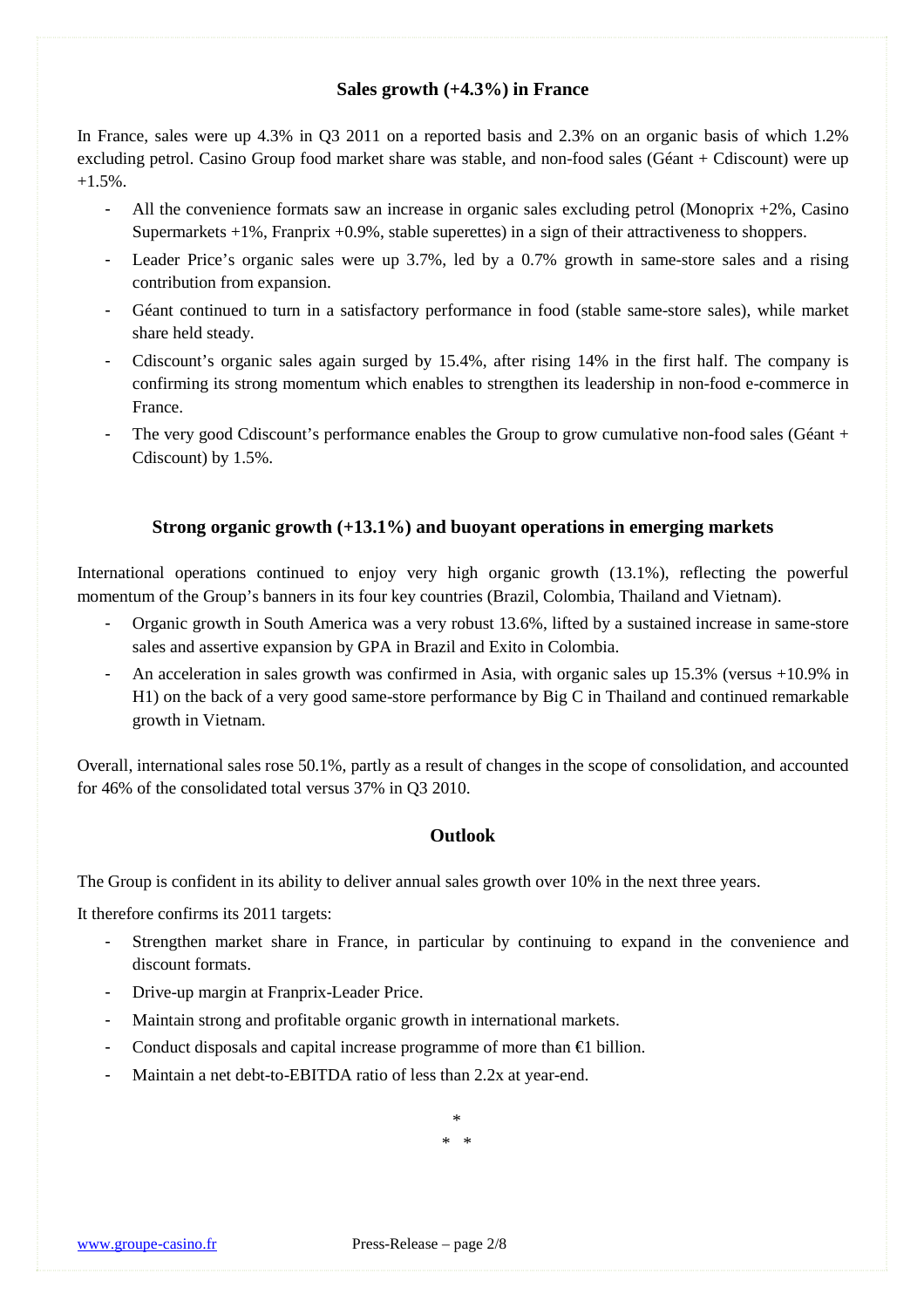# **FRANCE**

Sales in France rose 4.3% in Q3 2011. The scope effect coming from the consolidation of three Franprix-Leader Price franchisees is adding 2.0% and petrol sales another 1.1%. Organic sales excluding petrol increased by 1.2%.

|                              | <b>Third Quarter</b> |         |          |                                           |  |
|------------------------------|----------------------|---------|----------|-------------------------------------------|--|
| In $\epsilon$ millions       | 2010                 | 2011    | % change | <b>Organic growth</b><br>excluding petrol |  |
| <b>Net Sales, France</b>     | 4,540.3              | 4,737.0 | 4.3%     | $1.2\%$                                   |  |
| <b>Franprix-Leader Price</b> | 933.0                | 1,044.4 | $11.9\%$ | $1.7\%$                                   |  |
| <b>Monoprix</b>              | 446.3                | 455.5   | $2.1\%$  | $2.0\%$                                   |  |
| <b>Casino France</b>         | 3,161.0              | 3,237.1 | $2.4\%$  | 0.8%                                      |  |
| Géant Casino HM              | 1,440.7              | 1,463.1 | 1.6%     | $-1.2\%$                                  |  |
| Casino SM                    | 943.4                | 970.9   | 2.9%     | 1.0%                                      |  |
| Superettes                   | 426.8                | 426.9   | $0.0\%$  | $0.0\%$                                   |  |
| Cdiscount & other activities | 350.1                | 376.2   | 7.4%     | 8.5%                                      |  |

|                     | 3rd Quarter 2011 |                    |  |  |
|---------------------|------------------|--------------------|--|--|
| Same-store sales    | % change         | % change excluding |  |  |
|                     |                  | petrol             |  |  |
|                     |                  |                    |  |  |
| Franprix            | $-3.0\%$         | $-3.0\%$           |  |  |
| <b>Leader Price</b> | 0.7%             | 0.7%               |  |  |
| Monoprix            | 1.0%             | 0.9%               |  |  |
| Géant Casino HM     | $+1.0\%$         | $-1.5%$            |  |  |
| Casino SM           | $-0.1%$          | $-1.5%$            |  |  |
|                     |                  |                    |  |  |

# **Franprix-Leader Price**

Reported Franprix-Leader Price sales increased by 11.9%, reflecting the consolidation of three franchisees and expansion.

**Franprix**'s total organic sales were up +0.9%. Expansion continued on schedule, with 11 openings during the period for a total of 34 openings since the beginning of the year. Sunday afternoon closures continued to weigh on same-store sales, which were down 3.0%.

Total **Leader Price** organic sales, up 3.7%, benefited from a greater contribution from expansion, with 21 stores openings since 1<sup>st</sup> of January. Same-store sales rose 0.7%. Leader Price's market share has remained unchanged since the beginning of the year.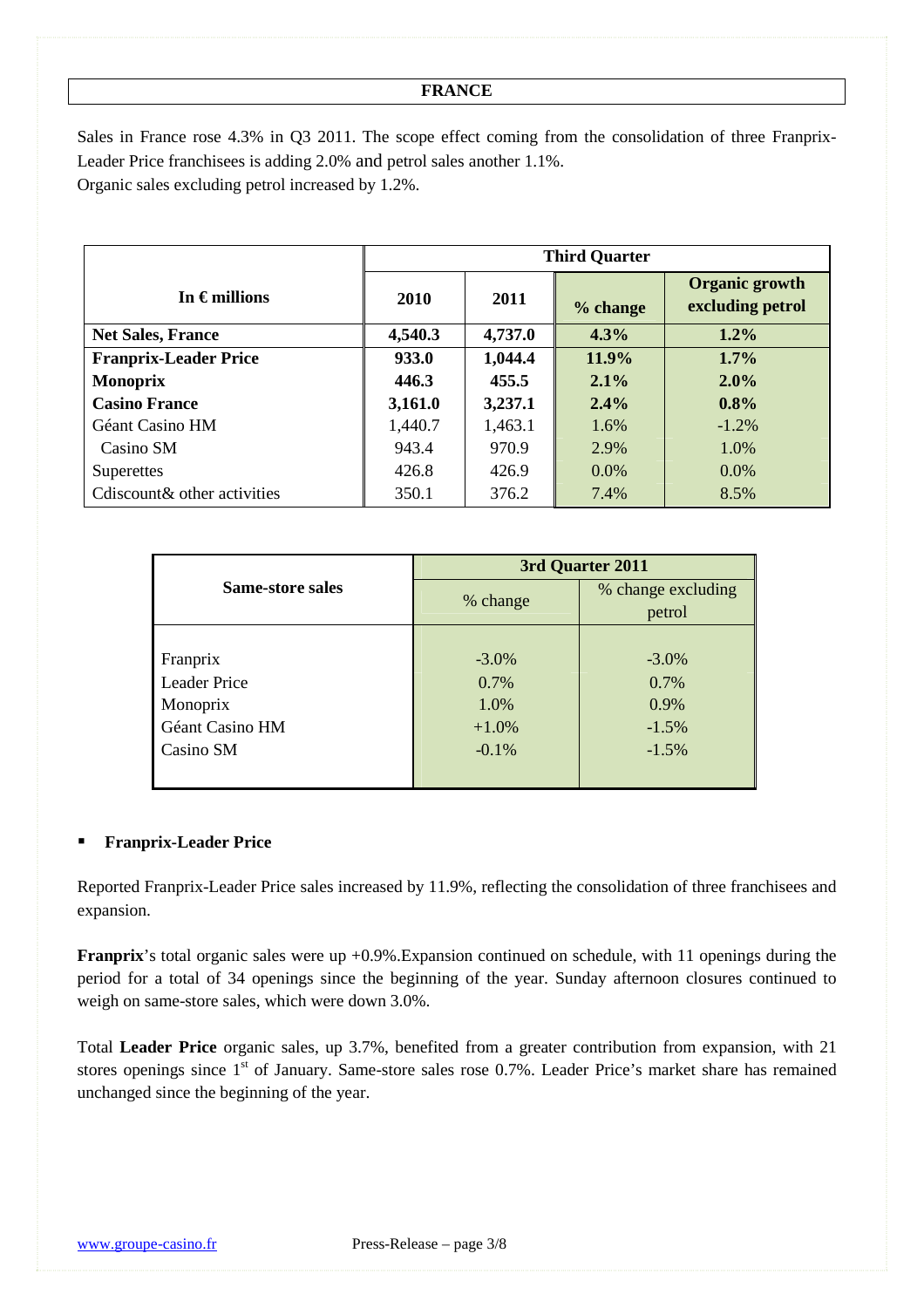# **Monoprix**

Monoprix recorded a 2.0% (excluding petrol) increase in total sales of which a +0.9% rise in same-store sales. The performance was very satisfactory in the food segment. Non-food sales were impacted by earlier clearance sales. Concerning textile sales in particular, warm weather in September had a negative impact on fall winter apparel sales. Monoprix is pursuing its expansion in new formats with the opening of 5 Monop in 3<sup>rd</sup> quarter.

## **Casino France**

# **Géant**

Total sales were up 1.6%, while same-store sales excluding petrol were down 1.5% due to lower nonfood sales.

Performance in the *food* segment was satisfactory with stable same-store sales, which validated the banner's commercial strategy, notably concerning promotions and loyalty programmes. Géant's market share has remained stable since the beginning of the year.

*Non-food* sales were down 7.3%.In particular, September warm weather hurt apparel sales. Géant is continuing to deploy a strategy focused on selecting the most attractive categories of products, as well as multi-channel distribution (pick up of Cdiscount parcels weighing more than 30kg in Géant stores, distribution of Géant coupons on the Cdiscount site).

#### **Cdiscount**

Cdiscount continues to grow at a very fast pace, with organic sales up 15.4%. This performance reflects a successful combination of very competitive pricing policy and innovative sales initiatives. The leader in price image, Cdiscount is perceived as being 12% less expensive than the market *(source OC&C).*  Home appliances and housewares continue to perform very well and the site is continuing to successfully develop new sections such as toys and jewellery.

Thanks to Cdiscount's very strong sales level, total cumulative non-food sales by Géant and Cdiscount rose 1.5%.

The Group has stepped up deployment of its multi-channel strategy by extending distribution of parcels weighing more than 30 kg to 168 pick-up sites and introducing pick-up of packages weighing less than 30 kg in Franprix stores (65 stores as of end-September) hence bringing the total number of pick-up sites for parcels of less than 30 kg to 1,665.

The advertising sales platform and recently opened marketplace also offer Cdiscount new levers for growth.

Total sales from the **other businesses** (Cdiscount, Mercialys, Casino Caféteria and Banque Casino) were up 8.5% on an organic basis.

#### **Casino Supermarkets**

Total sales excluding petrol increased by 1.0%, while same-store sales declined by 1.5%. 6 stores were open since the beginning of the year. Market share was stable over the period and since the 1<sup>st</sup> of January.

## **Superettes**

The Superettes recorded stable sales. Implementation of initiatives to increase the banner's appeal is continuing. 3 stores under the new "Casino shopping" concept had been opened as of end of September and a differentiated selection by outlet had been deployed across all the store base.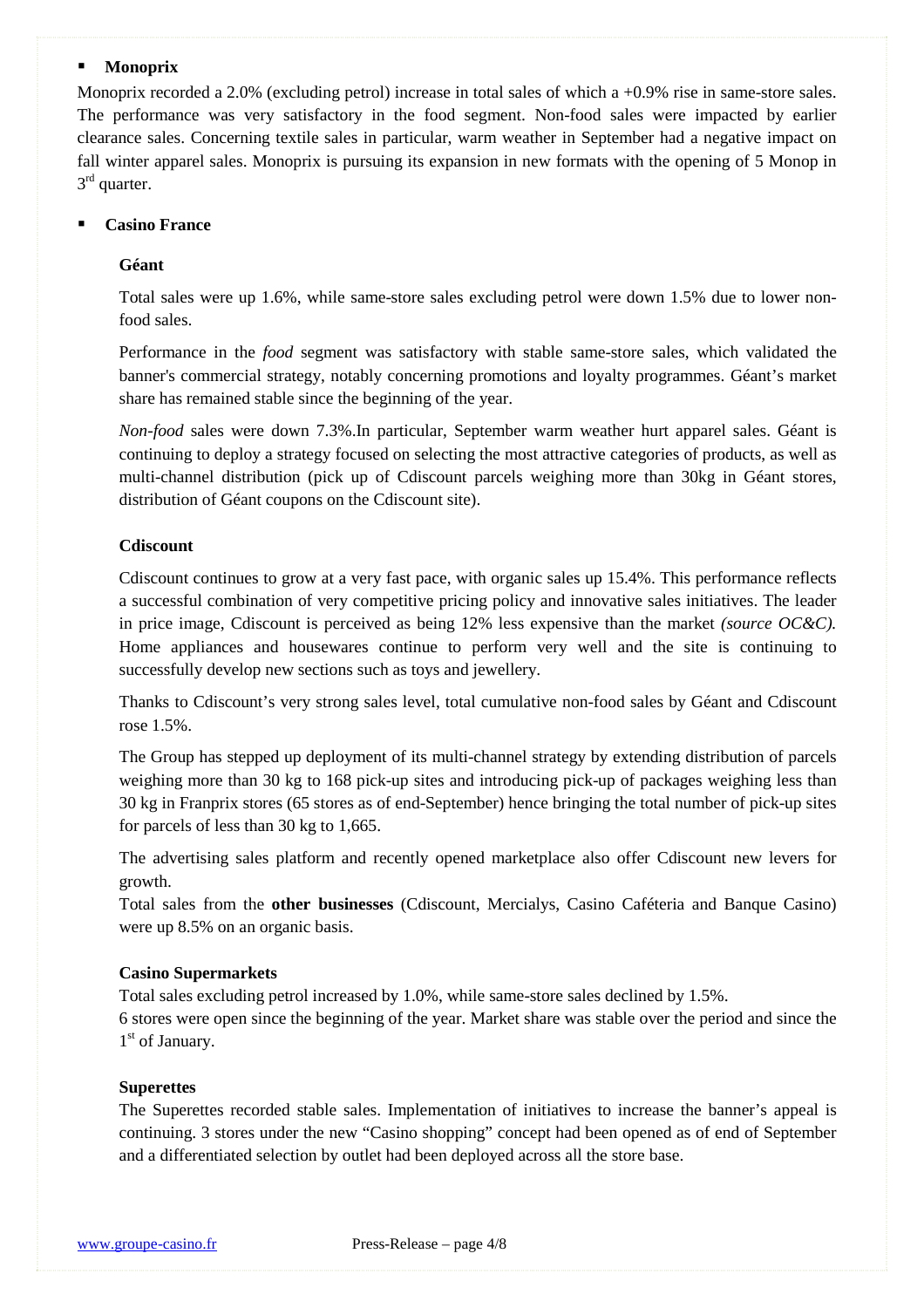# **INTERNATIONAL**

International sales increased by 50.1% in the third quarter.

Changes in the scope of consolidation added 41.6%, while the currency effect had a negative impact of -4.7%. Organic growth remained very high in both South America and Asia, for a 13.1% gain overall.

| <b>Q3 2011 sales</b> | Reported growth | Organic growth | Same-store growth |
|----------------------|-----------------|----------------|-------------------|
| South America        | 56.5%           | 13.6%          | 10.8%             |
| Asia                 | 44.1%           | 15.3%          | 5.8%              |

Operations in **South America** recorded organic sales growth of 13.6% thanks to sustained same-store growth and expansion in Brazil as well as in Colombia.

- Same-store sales in **Brazil** were up 10.6%\*.

In the *food* segment, GPA Food sales rose +8.9%\*, lifted in particular by a very good performance from Assai and the supermarkets as well as the success in conversion of Sendas and Comprebem stores in Extra and Pão de Açùcar, which has been finalized.

In the *non-food* segment, Globex's same-store sales (including from now on Casas Bahia from 1<sup>st</sup> July 2010) were up +12.5%\*. E-commerce activities continue to record a very high growth level.

Expansion continued, with six new stores opened during the quarter. Total sales increased by  $+55.9\%$ \* taking into account Casas Bahia sales.

- Organic growth in **Colombia** was again very strong, driven by sustained growth in same-store sales that reflects the effective sales strategy deployed by Exito. The store conversion programme is almost completed and expansion has been stepped up with the opening of six Exito Express stores, one supermarket and six Surtimax during the third quarter.

Exito's capital increase, which was oversubscribed 2.6 times excluding Casino's stake, was also a great success. Exito will now be able to accelerate its expansion plan on the Colombian market and finance the acquisition of Casino's majority interest in Disco and Devoto, making Exito the Group's development platform in Spanish-speaking Latin America.

**In Asia,** organic sales growth accelerated to 15.3% from 10.9% in the first half.

**- In Thailand, Big C** posted accelerated organic growth, reflecting a very satisfactory same-store performance and a higher contribution from newly opened stores. One hypermarket and one Big C Market were opened in the third quarter. Development of new formats moved forward at a faster pace, with 18 new Mini Big Cs and 7 Pure. Two new hypermarkets and two Big C Markets are slated to open in the fourth quarter.

Carrefour Thailand's operations have been successfully integrated. The "One Company" target was met as of the end of June.

**-** Operations in **Vietnam** enjoyed another quarter of very strong organic growth, led by brisk same-store sales and a significant contribution from expansion. Two New Cho convenience stores were opened during the period. Expansion will accelerate in the fourth quarter with the opening of five hypermarkets, for a total of 19 hypermarkets and 18 shopping malls by the end of the year.

Operations in the **Indian Ocean** performed satisfactorily, with sales up 3.6% on an organic basis of which +2.8% on a same-store basis.

*\* GPA and Globex reported data.*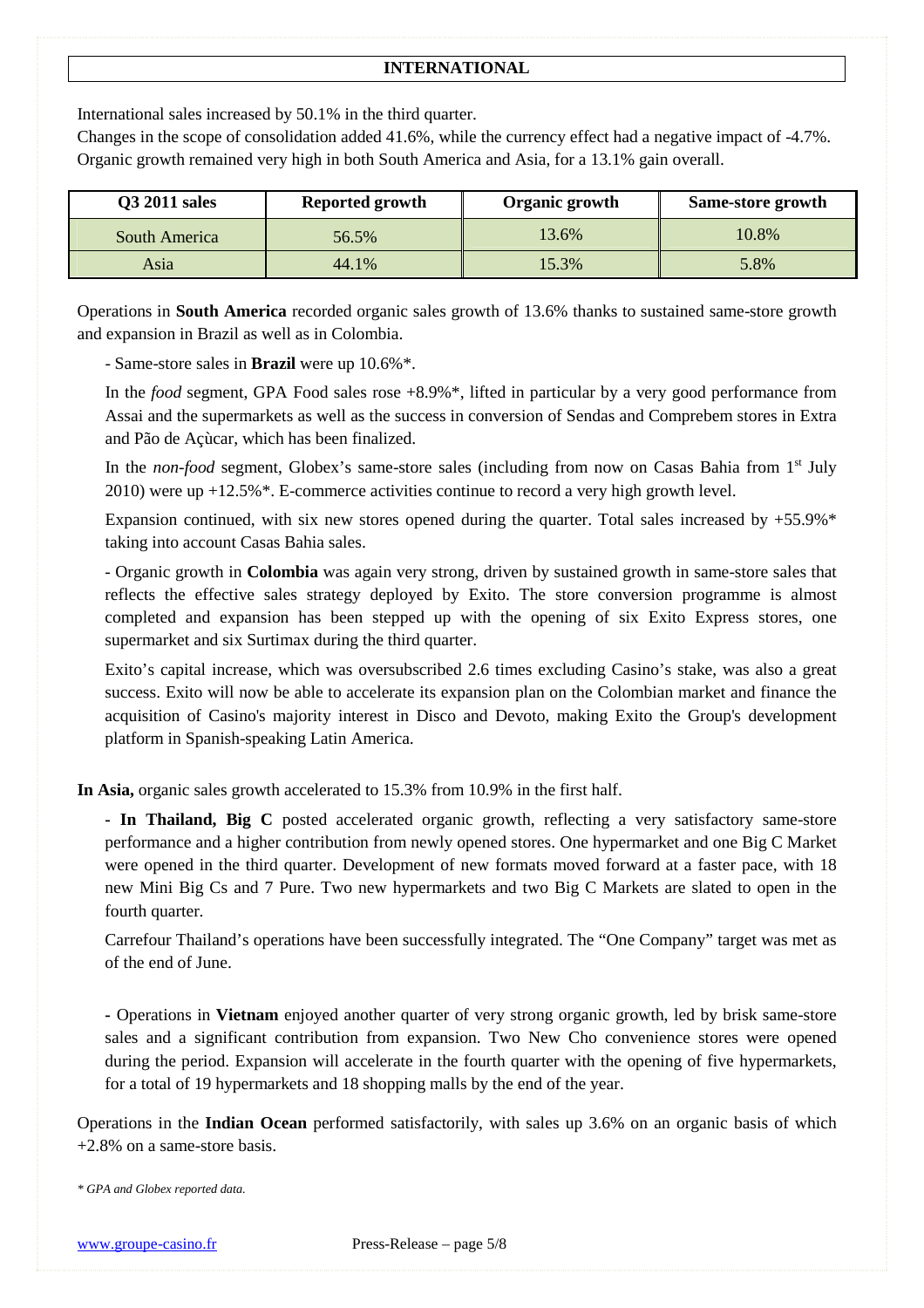#### **Main changes in the scope of consolidation**

- Consolidation of Casas Bahia by GPA, from 1 November 2010.
- Consolidation of Carrefour Thailand's operations by Big C, from 7 January 2011.
- Full consolidation of three Franprix-Leader Price franchisees, from 1 February 2011.
- Deconsolidation of one Franprix-Leader Price franchisee, from 1<sup>st</sup> of September 2011.
- Increased economic interest in GPA to 43.1% as of 30 September 2011 (vs 33.7% as of 30 September 2010).

|                                                         | <b>Third Quarter</b>        |                             |                           | % change                     |  |
|---------------------------------------------------------|-----------------------------|-----------------------------|---------------------------|------------------------------|--|
|                                                         | 2010<br>$\epsilon_{\rm m}$  | 2011<br>$\epsilon$ m        | in Euros                  | At constant<br>exchange rate |  |
| <b>FRANCE</b>                                           | 4,540.3                     | 4,737.0                     | 4.3%                      | 4.3%                         |  |
| Of which:<br><b>Franprix – Leader Price</b>             | 933.0                       | 1,044.4                     | 11.9%                     | 11.9%                        |  |
| <b>Monoprix</b>                                         | 446.3                       | 455.5                       | 2.1%                      | 2.1%                         |  |
| <b>Casino France</b><br>Géant Casino HM<br>Casino SM    | 3,161.0<br>1,440.7<br>943.4 | 3,237.1<br>1,463.1<br>970.9 | 2.4%<br>1.6%<br>2.9%      | 2.4%<br>1.6%<br>2.9%         |  |
| Superettes<br>Other businesses                          | 426.8<br>350.1              | 426.9<br>376.2              | $0.0\%$<br>7,4%           | $0.0\%$<br>7,4%              |  |
| <b>INTERNATIONAL</b><br>Of which:                       | 2,644.4                     | 3,968.0                     | $50.1\%$                  | 54.7%                        |  |
| <b>South America</b><br>Asia<br><b>Other businesses</b> | 1,944,6<br>491,6<br>208,2   | 3,044.0<br>708.6<br>215.4   | 56.5%<br>44.1%<br>$3.5\%$ | 61.1%<br>51.2%<br>$3.6\%$    |  |
| <b>SALES FROM</b><br><b>CONTINUING OPERATIONS</b>       | 7,184,7                     | 8,705.0                     | 21.2%                     | 22.9%                        |  |

| Average exchange rates       | H <sub>1</sub> 2010 | H <sub>1</sub> 2011 | $\text{Var.}\%$ | 9 months 10 | 9 months 11 | Var.%     |
|------------------------------|---------------------|---------------------|-----------------|-------------|-------------|-----------|
| Argentina (ARS/EUR)          | 0.195               | 0.176               | $-9.5%$         | 0.195       | 0.174       | $-10.9\%$ |
| Uruguay (UYP/EUR)            | 0.038               | 0.037               | $-2.8%$         | 0.038       | 0.037       | $-1.6%$   |
| Thailand (THB/EUR)           | 0.023               | 0.023               | $+1.7%$         | 0.024       | 0.023       | $-0.3\%$  |
| Vietnam (VND/EUR) $(x 1000)$ | 0.041               | 0.035               | $-14.2\%$       | 0.041       | 0.035       | $-15.1%$  |
| Colombia (COP/EUR) (x 1000)  | 0.386               | 0.388               | $+0.6%$         | 0.397       | 0.390       | $-1.8%$   |
| Brazil (BRL/EUR)             | 0.419               | 0.437               | $+4.4%$         | 0.427       | 0.436       | $+2.2%$   |

# **Analyst and Investor Contacts**

# **Régine Gaggioli**

rgaggioli@groupe-casino.fr

# +33 1 53 65 64 17

## **Aline Nguyen**

anguyen@groupe-casino.fr

+33 1 53 65 64 85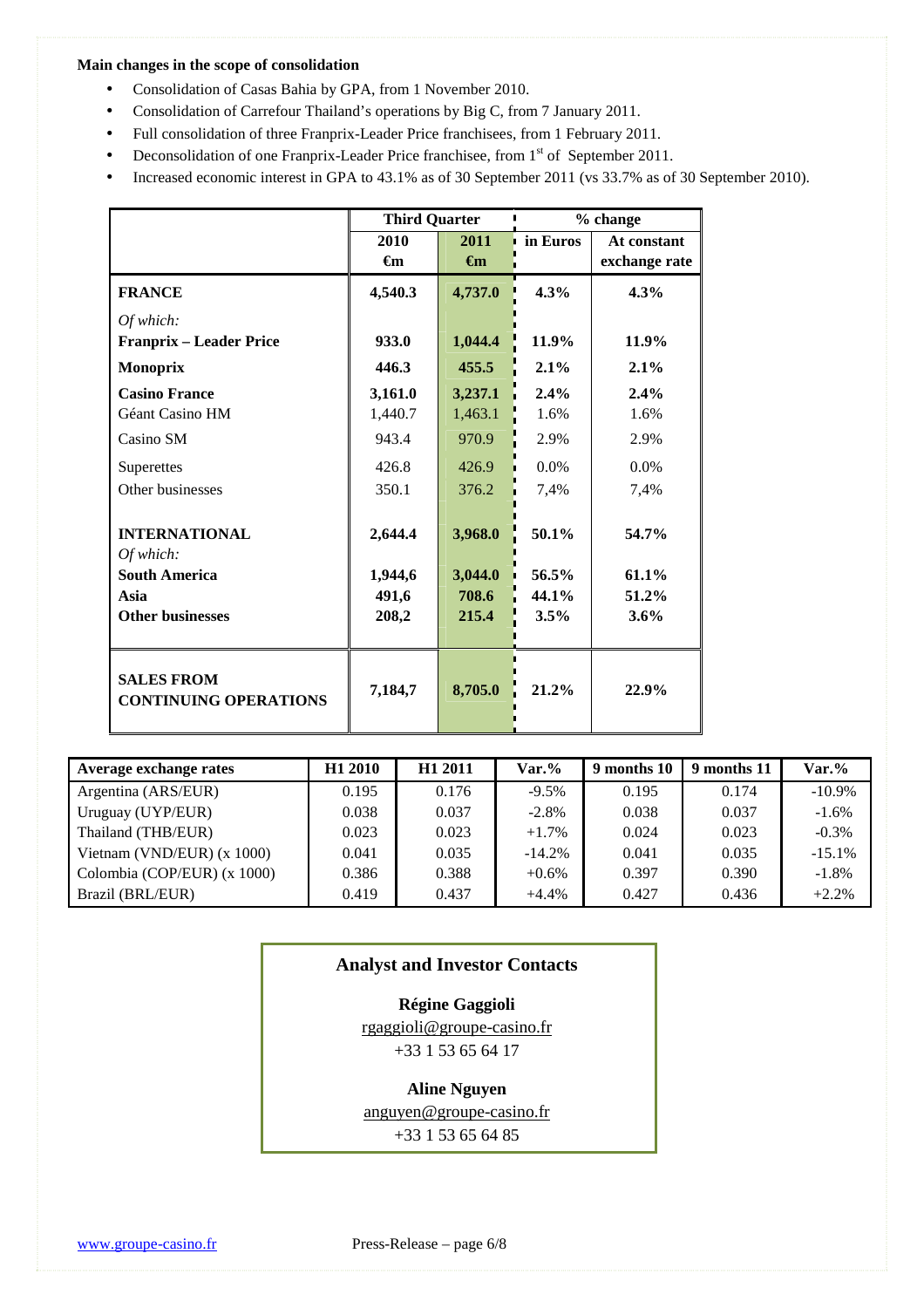# **APPENDICES**

## **Store network**

| <b>France</b>                              | 31 Dec 10        | <b>30 June 11</b> | <b>30 Sept 11</b> |
|--------------------------------------------|------------------|-------------------|-------------------|
| <b>Géant Casino hypermarkets</b>           | 125              | 127               | 127               |
| Of which French Affiliates                 | 6                | 8                 | 8                 |
| <b>International Affiliates</b>            | 5                | 5                 | 5                 |
| <b>French Franchises</b>                   | $\overline{2}$   |                   |                   |
| + service stations                         | 99               | 101               | 101               |
| <b>Casino supermarkets</b>                 | 405              | 409               | 414               |
| Of which French Franchise/Affiliates       | 54               | 49                | 49                |
| <b>International Affiliates/Franchises</b> | 27               | 28                | 32                |
| + service stations                         | 160              | 165               | 166               |
| <b>Franprix supermarkets</b>               | 870              | 875               | 882               |
| Of which Franchise outlets                 | 515              | 371               | 373               |
| <b>Monoprix supermarkets</b>               | 494              | 497               | 497               |
| Of which Naturalia                         | 49               | 50                | 50                |
| Of which Franchise outlets/Affiliates      | 131              | 131               | 127               |
| <b>Leader Price discount stores</b>        | 585              | 598               | 602               |
| Of which Franchise outlets                 | 294              | 159               | 247               |
| Total supermarkets & discount stores       | 2,354            | 2,379             | 2,395             |
| Of which Franchise outlets/Store           | 1,021            | 738               | 828               |
| <b>Petit Casino superettes</b>             | 1,791            | 1,788             | 1,774             |
| Of which Franchises                        | 29               | 29                | 29                |
| <b>Casino Shopping superettes</b>          |                  | $\mathbf{1}$      | 3                 |
| <b>Eco Services superettes</b>             | $\boldsymbol{2}$ | 1                 | 1                 |
| Of which Franchises                        | 1                |                   |                   |
| <b>SUP Spar</b>                            | 928              | 947               | 956               |
| Of which Franchises                        | 761              | 765               | 770               |
| <b>SUP Vival</b>                           | 1,767            | 1,806             | 1,810             |
| Of which Franchises                        | 1,766            | 1,805             | 1,809             |
| SUP Casitalia et C* Asia                   | 1                | 1                 | 1                 |
| <b>MAG Franchisés</b>                      | 1,260            | 1,213             | 1,209             |
| Corners, Relay, Shell, Elf, Carmag         | 1,260            | 1,213             | 1,209             |
| <b>MAG Négoce</b>                          | 926              | 921               | 920               |
| <b>TOTAL Convenience Stores</b>            | 6,675            | 6,678             | 6,674             |
| Of which Franchises outlets/Stores         | 4,744            | 4,734             | 4,738             |
| <b>Other Affiliate stores</b>              | 20               | 22                | 25                |
| Of which French Affiliates                 | 17               | 17                | 18                |
| International Affiliates                   | 3                | 5                 | 7                 |
| <b>Other businesses</b>                    | 287              | 281               | 285               |
| Cafeteria                                  | 287              | 281               | 285               |
|                                            |                  |                   |                   |
| <b>TOTAL France</b>                        | 9,461            | 9,487             | 9,506             |
| Hypermarkets                               | 125              | 127               | 127               |
| Supermarkets                               | 1,769            | 1,781             | 1,793             |
| Discount                                   | 585              | 598               | 602               |
| Superettes and other stores                | 6,695            | 6,700             | 6,699             |
| Other                                      | 287              | 281               | 285               |